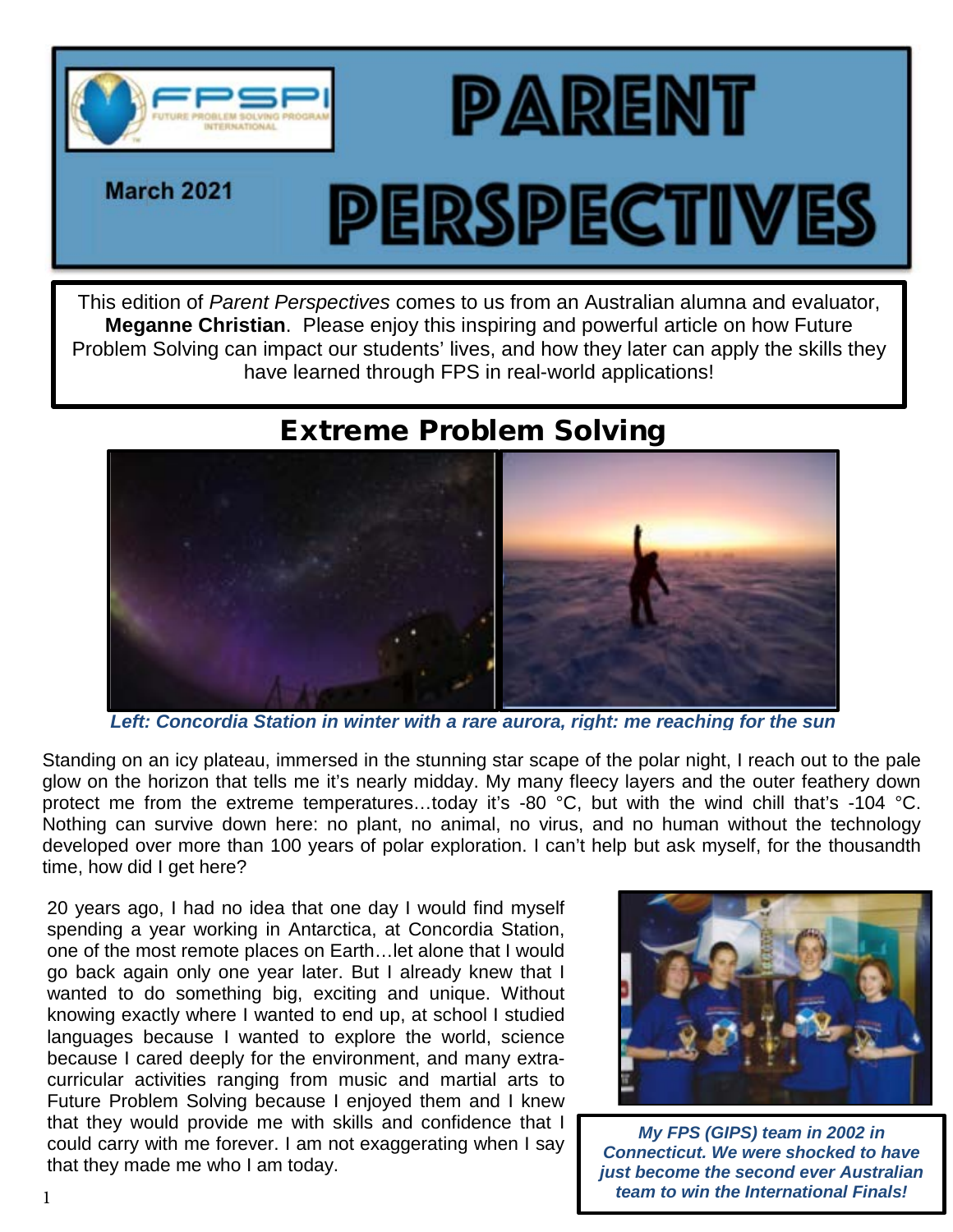My path to Antarctica meandered through a PhD in Industrial Chemistry, a move to Bologna, Italy, and exciting, unexpected experiences like performing experiments in zero gravity on-board a parabolic flight. Finally, in 2018, came the big opportunity that I did not realise I had been waiting for: a call for interest in spending a year at Concordia Station in Antarctica as the scientist responsible for the atmospheric physics and meteorology observatories. It was not my field but meteorology had always fascinated me and I was eager to do more about climate change. After thorough medical testing and lots of training, I became part of the 13-person team that would call a lonely base in the middle of the Antarctic plateau home from November 2018 to November 2019.



*Left: experiments in zero gravity, right: fire-fighting training for the Concordia crew*

The year at Concordia was not easy. Aside from the extreme temperatures, the location at an altitude of 3300 metres (an equivalent of nearly 4000m since the air is thinner at the poles) meant that even breathing was challenging. We were completely isolated for nine months of the year: if anything happened during that time it would have been impossible to come and rescue us because no vehicle can operate under those conditions. We had to go everywhere by foot, even to the shelters over a kilometre away, and several of us had to work outside every single day. Every problem, small or large, had to be solved by us. My FPS skills certainly came in handy: for instance, during rescue training exercises, which we performed regularly to be ready for any eventuality, I was able to quickly analyse the situation, prioritise and plan, taking into account the hostile conditions and without being flustered by the pressure of the situation.



Effective teamwork was of tantamount importance. There were only 13 of us, forced to live and work together 24/7 whether we got along or not; fortunately, we got along pretty well most of the time. We were far from our families and friends for the whole year, relying on a tenuous satellite connection to hear news from them. In fact, Concordia is also known as "White Mars" because being there is the closest thing on Earth to a space expedition to Mars. The European Space Agency performed tests on us before, during and after our time at Concordia to gather information for future astronauts.

> *Summer is relatively "warm", with an average temperature of around -30 °C*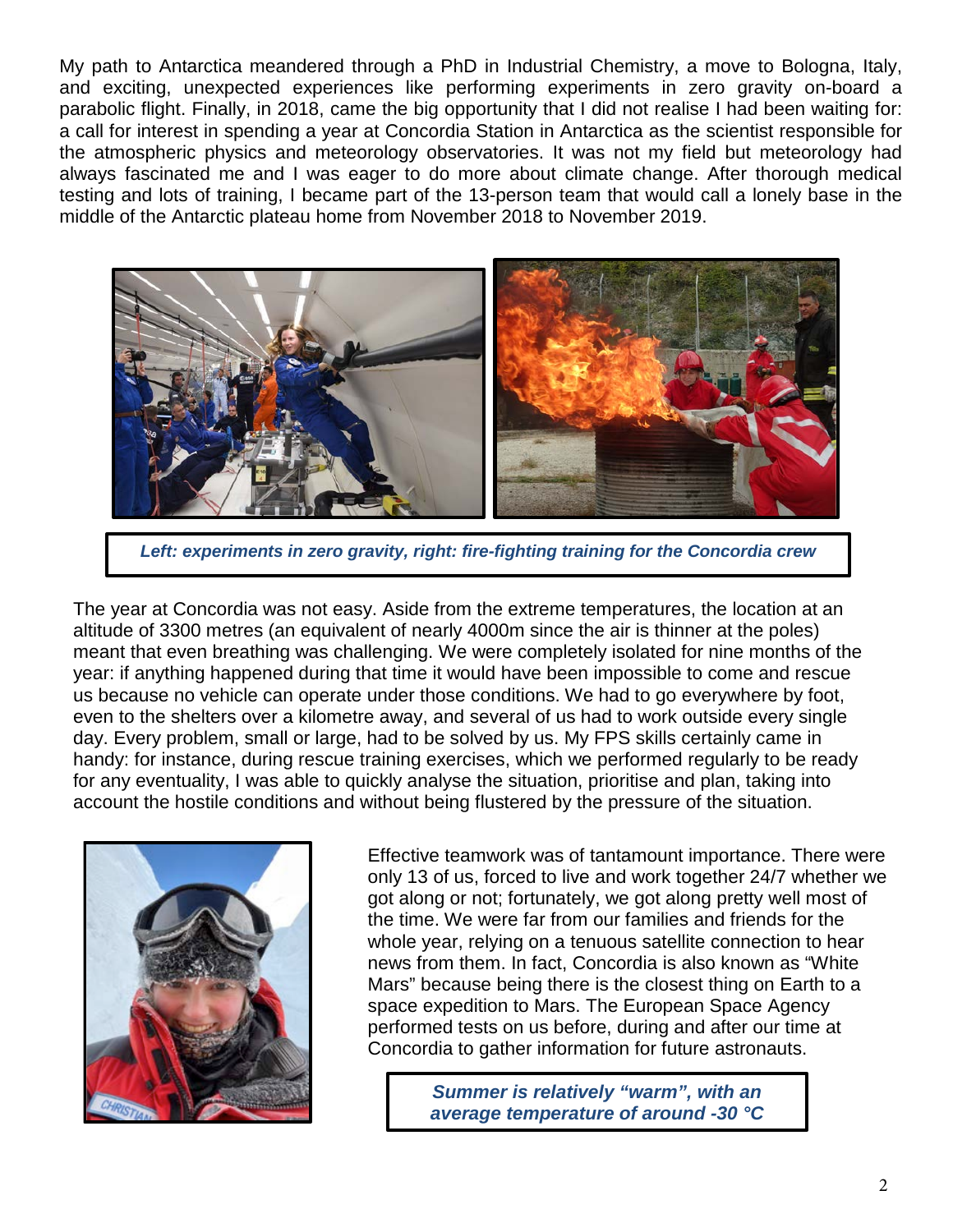While I had some difficult moments, I did not mind them. I was doing something big, exciting and unique. My work was helping us to better understand the world's climate because what happens in Antarctica, where the human presence is minimal, is a marker for the entire globe. I was exercising both brain and body all day, every day, looking for the most efficient and effective ways to maintain weather stations, fix malfunctioning radiometers and measure atmospheric pollution. Working in an international team, on the only base in Antarctica that is managed by more than one country, convinced me that learning to respect other cultures and work together is the best, and the only, way forward. As an evaluator for Mentored Regions, I am delighted that FPSPI continues to grow in this way, becoming more multicultural every year. *Routine cleaning of a weather station*



FPS taught me that we *can* come up with creative ways to solve the problems that humans have created. I love the idea of using the underlying problem structure to clearly define a challenging situation: it can be particularly useful in posing a research question, which I do frequently in my work. Using the FPS categories as inspiration for innovative perspectives can lead to a refreshing approach but they also remind me of small steps that can be taken in nearly every scenario. At Concordia we placed a lot of emphasis on Communication, both within the group and towards the outside. During the year we held around 70 videoconferences with schools and public events to explain our research, why it is important, and what people can do to help in their everyday lives. We realized that we were in a privileged position to catch the attention of the public, so we performed small acts of activism, using messages on weather balloons and banners.



**Activism from afar. Left: a weather balloon promoting women in science, right: raising awareness about climate change**

Returning to the "real world" after such a unique experience provoked mixed emotions, but I was ready to seek new challenges. In late 2020, I was asked to return to Concordia for the summer season and was thrilled to do so, despite the obstacles of a month-long quarantine in Hobart, many COVID19 tests, and a significantly reduced cohort due to the complicated logistics of conducting an Antarctic campaign in the middle of a pandemic. But I have been training all my life to solve challenges and I do not intend to stop now. On to the next adventure…